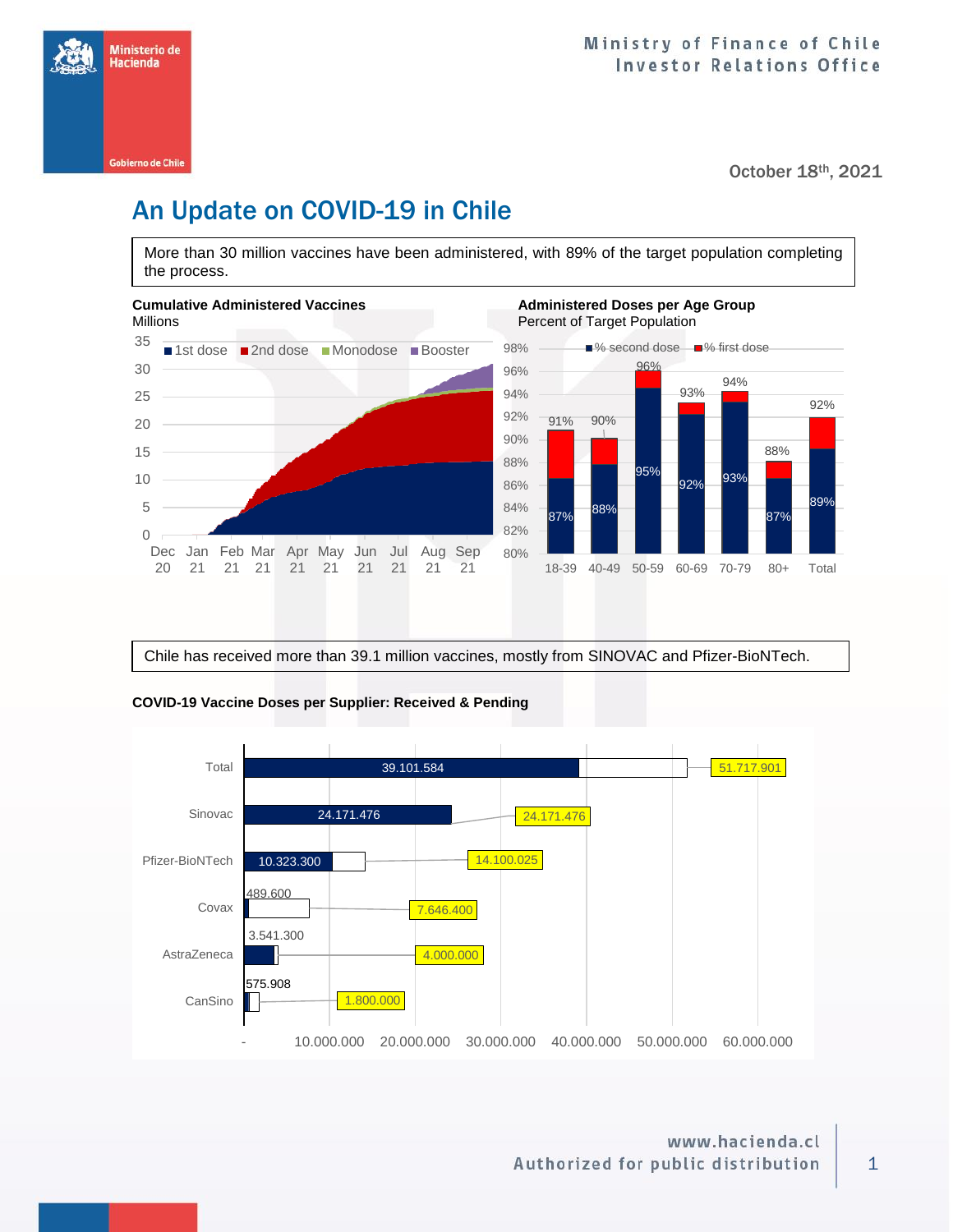

October 18th, 2021





The fall in cases continues to support a gradual relaxation of mobility restricting measures. From the first of October, the curfew and the quarantine phase no longer apply to the entire national territory. On the other hand, more than a 95% of the population has reached the highest degree of mobility contemplated in the "paso a paso" plan.



Sep 20 Oct 20 Nov 20 Dec 20 Jan 21 Feb 21 Mar 21 Apr 21 May 21 Jun 21 Jul 21 Aug 21 Sep 21

> Jun 20 Jul 20 Aug 20

. Percent deviation with respect to pre-Covid levels